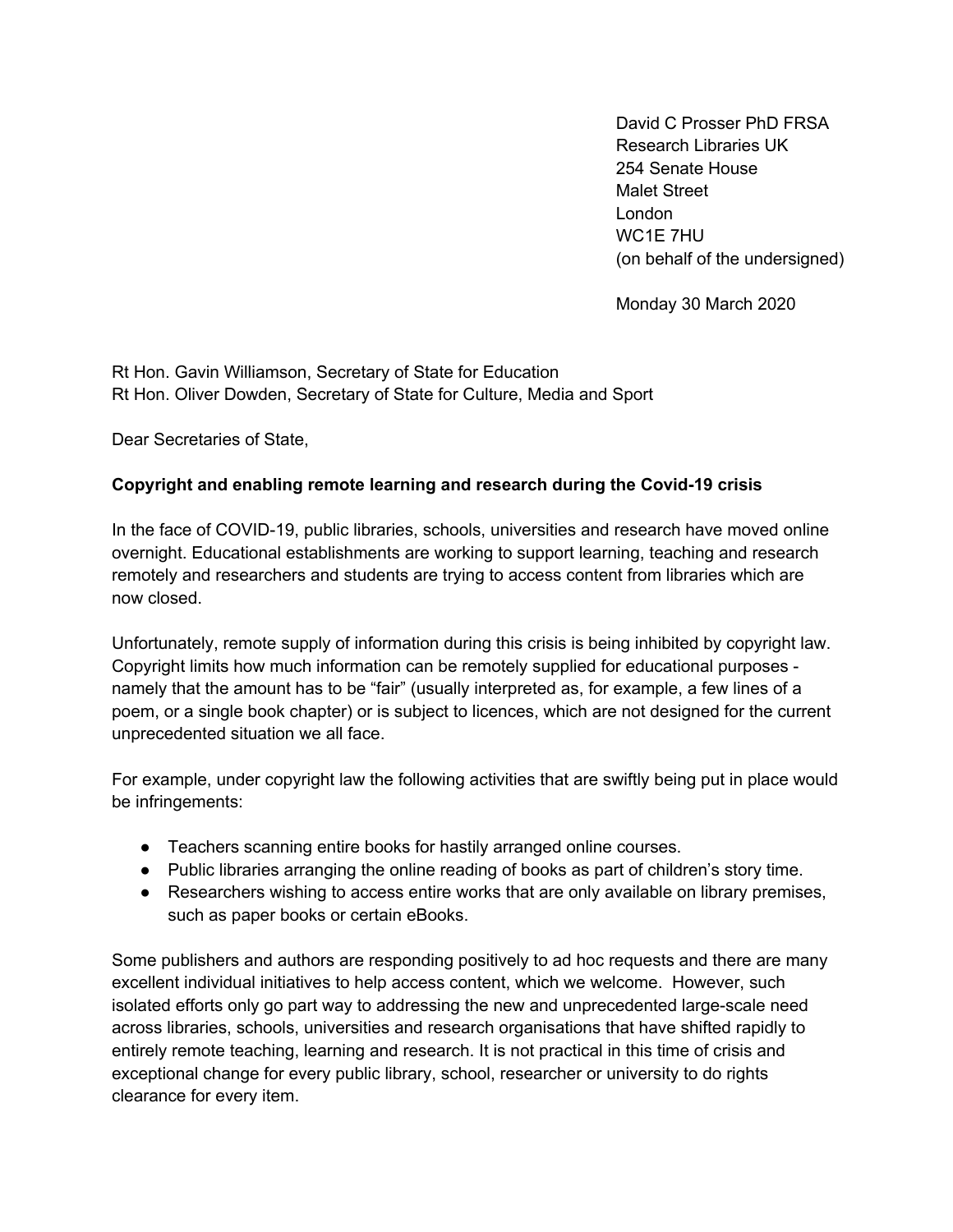Therefore, we are writing to request that you take urgent action to ensure that publicly accessible libraries and educational and research establishments are able to support this overnight switch to remote access, without having to face claims of infringement to copyright law.

We believe that the following solutions may be of help:

- 1. A statement from government that s171 (3) of the Copyright, Designs and Patents Act 1988 can be used as a defence by public libraries, research organisations and educational establishments for as long as the current crisis lasts;
- 2. Emergency legislation or immediate soft-law initiatives to ensure that the infringing activities in normal circumstances are not actionable by rightsholders;
- 3. Compulsory licensing and government compensation for rightsholders allowing whole items to be copied and accessed remotely.

Our organisations will of course be willing to support you in any way necessary in order to ensure that public libraries and educational and research establishments can switch their activities online overnight without risking litigation.

Yours sincerely,

Daid Charles

David Prosser, Executive Director **Research Libraries UK**

SCONUL

**RLUK** Research Libraries UK

Ann Rossiter, Executive Director **Society of College, National and University Libraries**

 $1.4$ hutck.

Isobel Hunter, Chief Executive **Libraries Connected**